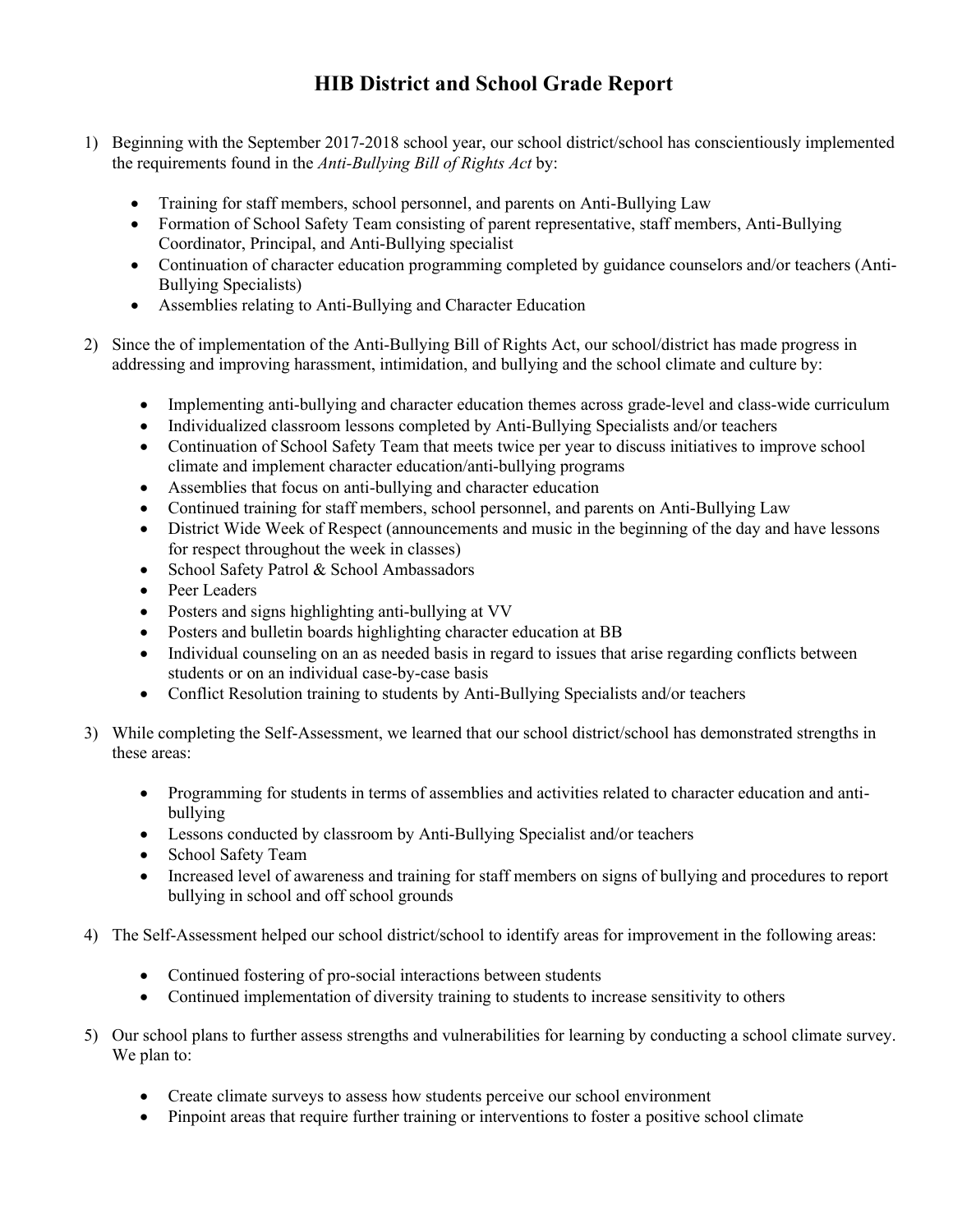- 6) In order to promote a positive school climate, our school is teaching students social-emotional learning skills by:
	- Incorporating lessons, assemblies, and small group instruction targeting different areas of social-emotional functioning required to create a positive school climate
	- Implemented new Character Counts program at BB
	- Introducing new Second Step program at VV
	- Providing various modes of communication to parents regarding academic, social, and emotional growth through conferences, e-mails, and other modalities depending on student needs.
- 7) During the upcoming year, our school district/school will be working towards and seek your involvement in improving:
	- Students learning how to be upstanders
	- Educating students in knowing the signs of bullying including cyber bullying
	- Emphasizing the importance of appropriate use of the internet regarding social media and ways to prevent cyber bullying
	- Continued education to parents on all aspects of bullying and the law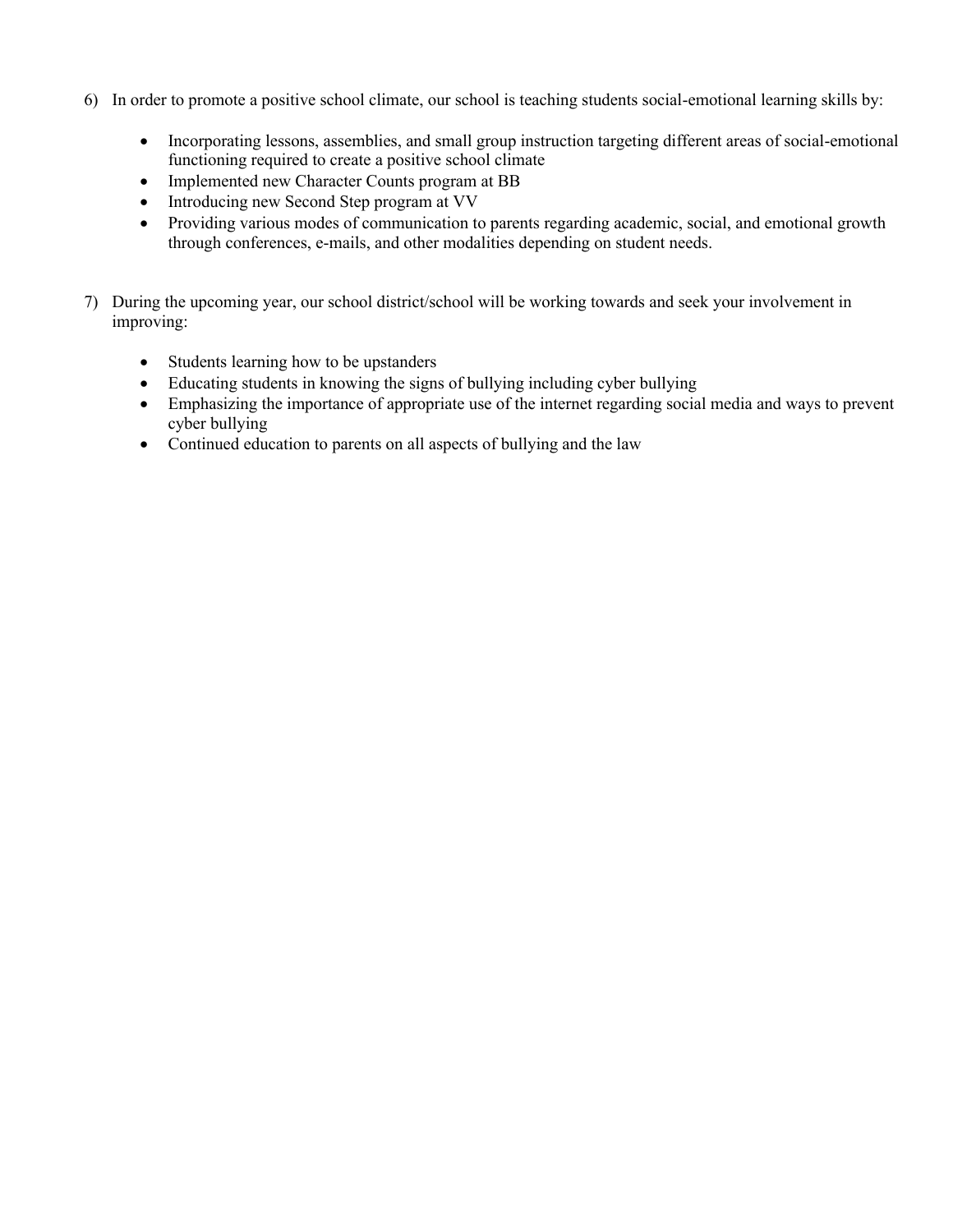# **New Jersey Department of Education**

## **School Self-Assessment for Determining Grades under the** *Anti-Bullying Bill of Rights Act*

**2020-2021 District and School Grade Report Watchung Borough School District (35-5540) \*\*\* Official Release \*\*\***